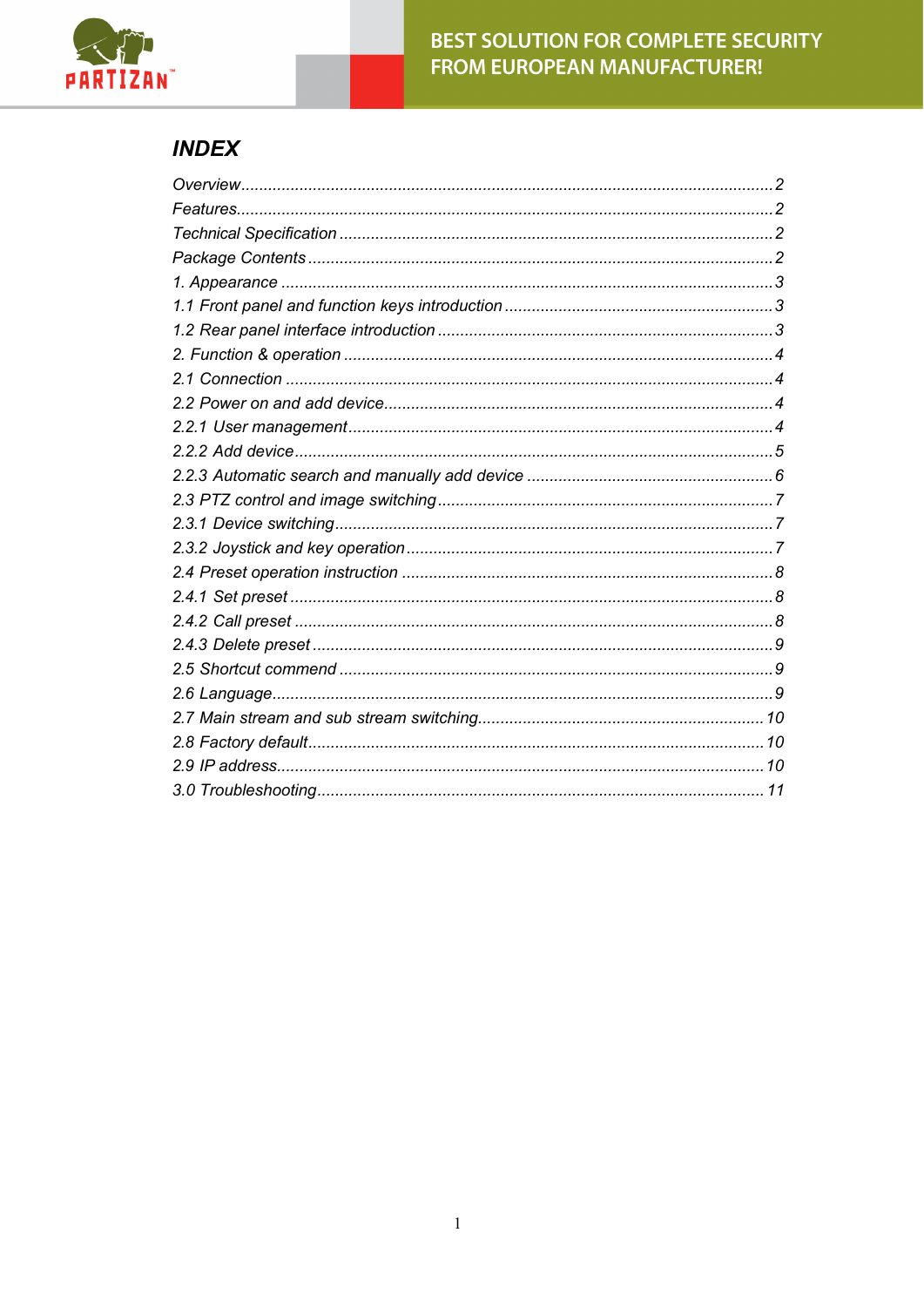

#### <span id="page-1-0"></span>**Overview**

This Network Keyboard can be used to control the speed dome, as well as support 1 channel of video view at up to 1080P encoder. It is easy to operate and configure settings.

#### <span id="page-1-1"></span>**Features**

5'' LED screen, 3-axis joystick; Support H.265, Onvif 2.4 compatible. Administrator management; 1 channel video display, support encode up to 1080P. Auto searching connected devices in the same network segment; Shortcut keys for dome control, setting and callup of preset, tour and pattern;

#### <span id="page-1-2"></span>**Technical Specification**

| <b>Model Name</b>   | Network keyboard controller                                  |  |  |
|---------------------|--------------------------------------------------------------|--|--|
| <b>Control Mode</b> | <b>Network</b>                                               |  |  |
| Controllable Device | Network High Speed Dome, network PTZ                         |  |  |
| Screen display      | 5" LED screen                                                |  |  |
| Interface           | 1 RJ45, 2 RS485(reserved), 1 DC12V, 1HDMI output, 1 USB port |  |  |
| Ambient Temp.       | $-20^\circ$ ~55°                                             |  |  |
| <b>Power Supply</b> | <b>DC12V/2A</b>                                              |  |  |
| ONVIF               | ONVIF <sub>2.5</sub>                                         |  |  |
| Joystick            | 3D joystick                                                  |  |  |
| Language            | English                                                      |  |  |
| Access Device No.   | No upper limit $\langle$ display by single image $\rangle$   |  |  |
| Image Switch Mode   | ID by key                                                    |  |  |
| <b>Product Size</b> | 260mm*160mm*48mm                                             |  |  |
| Weight              | Gross: 1.52KG / Net:1.0KG                                    |  |  |
| Carton Size         | 300mm*210mm*160mm                                            |  |  |

#### **Package Contents**

| Keyboard controller | 1 pc |
|---------------------|------|
| Power supply        | 1 pc |
| User manual         | 1 pc |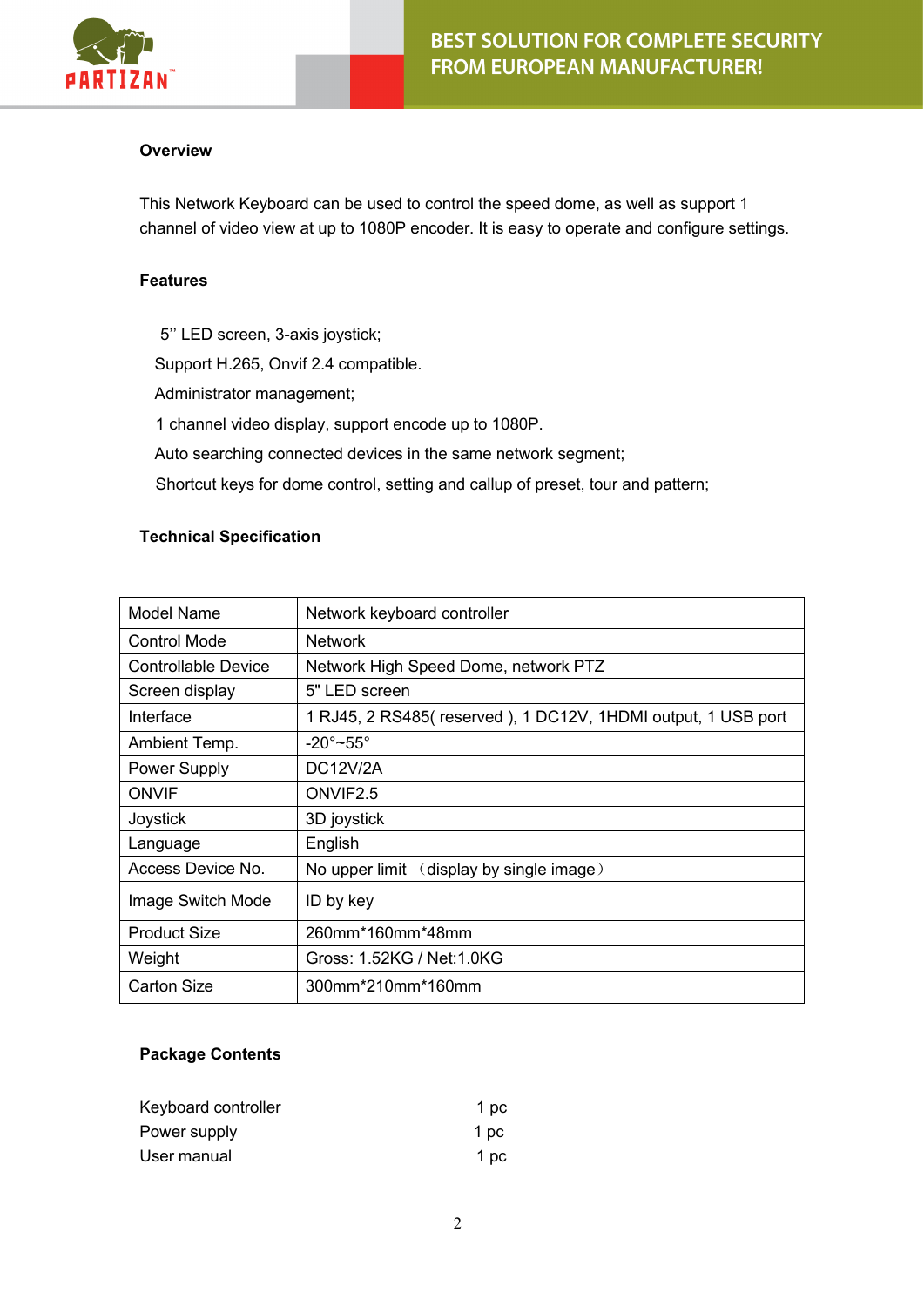

- **1. Appearance**
- <span id="page-2-0"></span>**1.1 Front panel and function keys introduction**





## <span id="page-2-1"></span>**1.2 Rear panel interface introduction**





- Input power : DC12V/2A
- Power Switch
- Power indicator
- ④ USB interface :reserved
- ⑤ RJ45 : for LAN
- ⑥ HDMI : available to connected to the monitor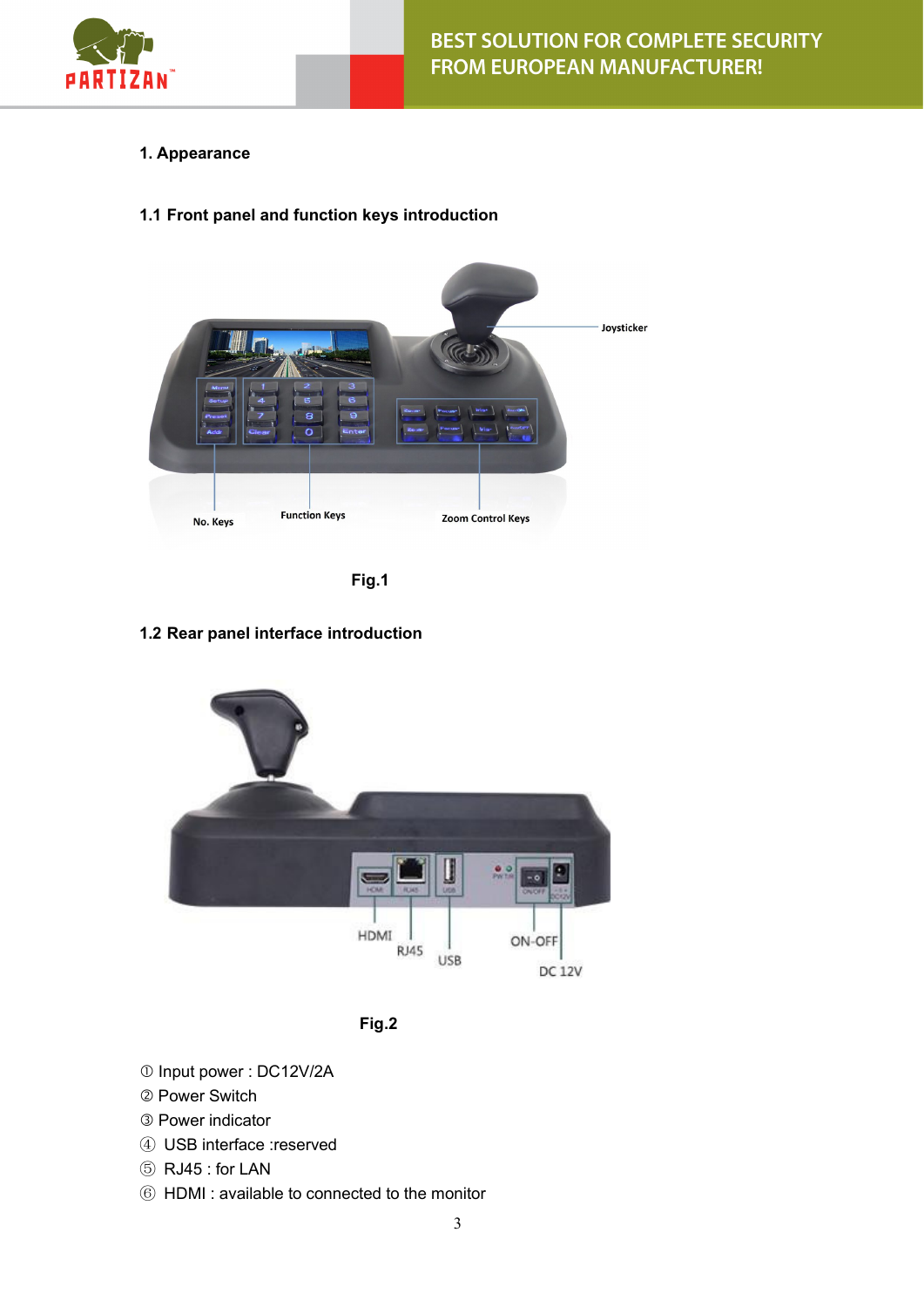

## <span id="page-3-0"></span>**2. Function & Operation**

## <span id="page-3-1"></span>**2.1 Connection**





As Fig.3 show, make sure the keyboard in the same LAN with the devices.

Remark: The keyboard supports up to 255 device in each segment, when in "0" &"1" segment, the keyboard can manage the device of both segment together.

## <span id="page-3-2"></span>**2.2 Power on and add device**

#### **2.2.1 User management**

#### **Log in**

After power on 60s, the screen will display the log in interface as below:





Default password is 123456, press "Menu "key after enter the password, then press

" Enter "to confirm the log.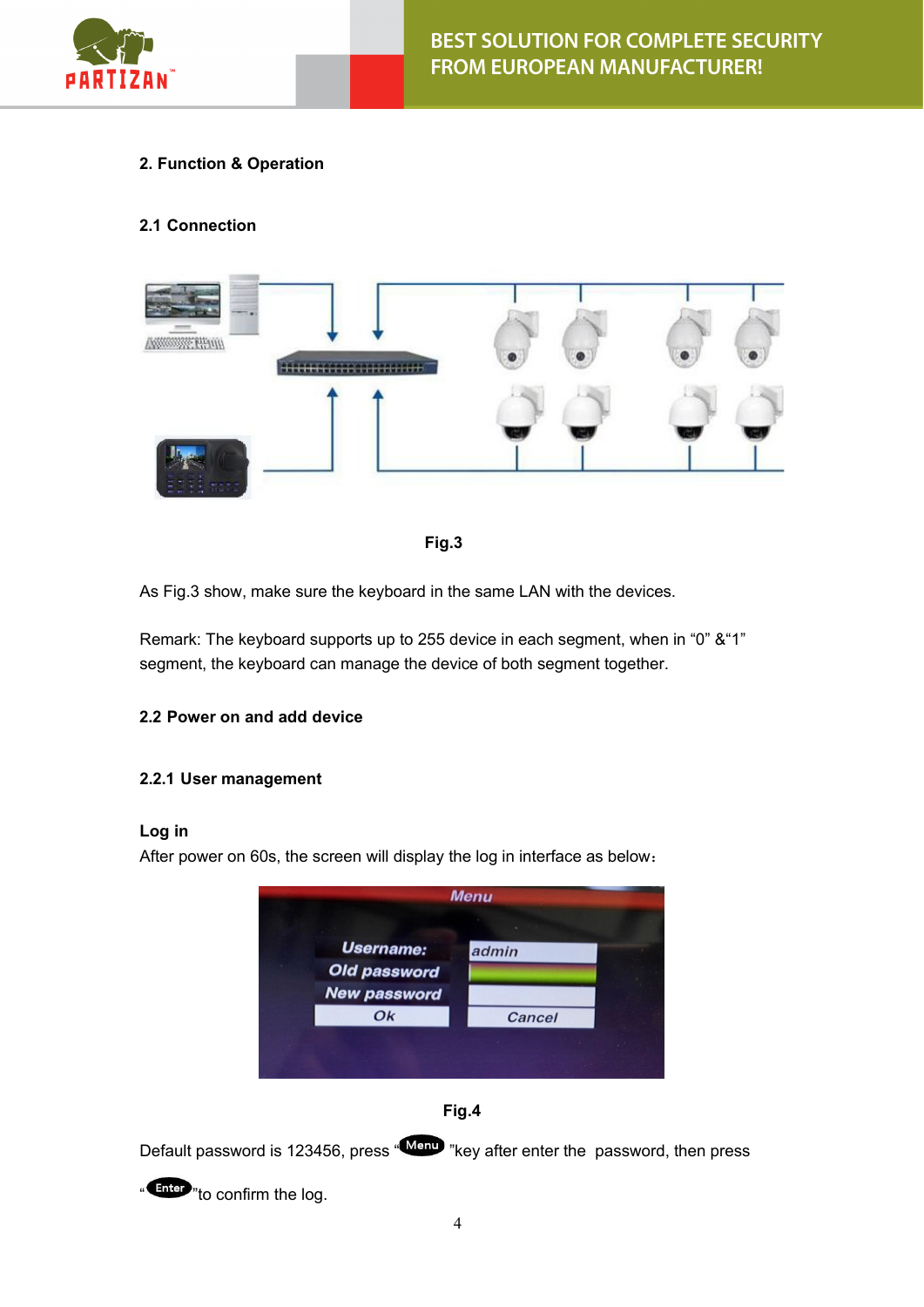

#### **User management**

To change the password or add operator press " Ment" key and then choose user, you will see.

|                     | <b>Menu</b> |  |
|---------------------|-------------|--|
|                     |             |  |
| Username:           | admin       |  |
| Old password        |             |  |
| <b>New password</b> |             |  |
| Ok                  | Cancel      |  |
|                     |             |  |
|                     |             |  |

**Fig.5**

You can change the password or you can create operator and password. Remark: after create the operator, it can not modified the operator name.

#### **2.2.2 Add device**

After log in, the keyboard will search the IP device and assign a Dome ID for each device automatically, as below picture(Fig.6) shows.

After searching, the IP address of device connected to the keyboard is displaying on the screen. User can move the cursor up and down by joystick to select IP address ( the device )which one need to access , and then press "Enter" to save the device and display the corresponding image; after get the image of the device, the user could control the PTZ camera.



#### **Fig.6**

Remark: The keyboard is with power-off memory function. After off and power on again, the keyboard is recovered to the status before power off.

User can clear the devices that are off line from the memory list.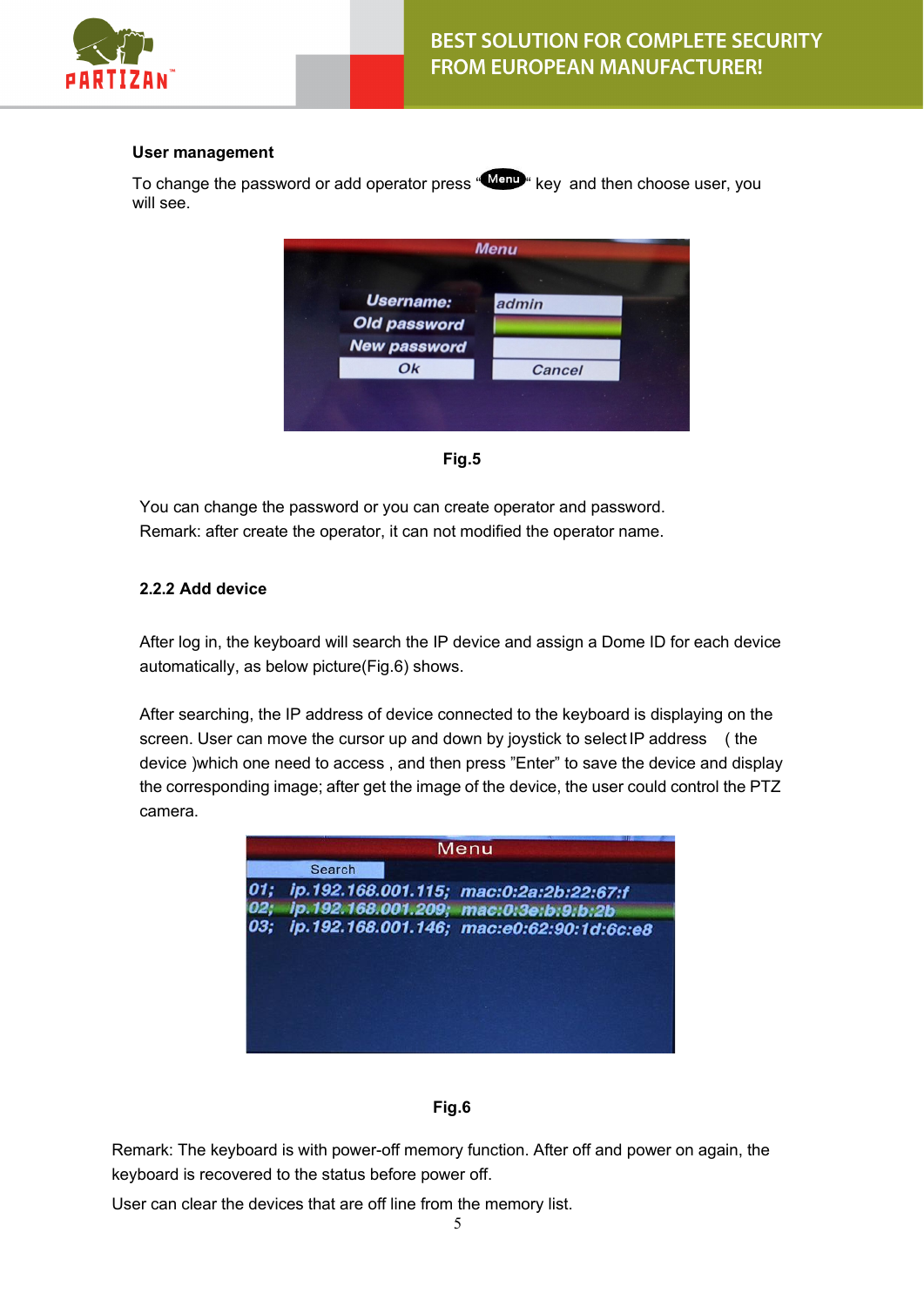

## **2.2.3 Automatic search and manually add device**

#### **Automatic search**

If user want to add the more device, please press the "Menu" button,

|                    | <b>Menu</b>       |  |
|--------------------|-------------------|--|
| <b>Device</b>      | <b>Network</b>    |  |
| Language           | <b>System</b>     |  |
| <b>User</b>        | <b>Resolution</b> |  |
| <b>Preset tour</b> |                   |  |

<span id="page-5-0"></span>**Fig.7**

move the cursor to choose the "device management" and click "Enter" to enter the sub -menu, select "Search and Add" to confirm.

Move the cursor to select "search" and click "enter", then the keyboard will search and add the device automatically.

Select the IP address which device need to access, press "Enter" to save the corresponding image and displayed.

#### **Resolution**

Optional resolution: 1024x768, 1920x1080, 1280x720.

#### **Manually add device**

Some camera maybe with limited of different Port or need the Log-in password, the keyboard maybe not able to search and add automatically, then the user needs to add the IP devices manually:

Please click the "Enter", select "device management", "manual add", enter to the following Interface (Fig.6):

| 192.168.1.18 |                        |
|--------------|------------------------|
|              |                        |
|              |                        |
|              |                        |
|              |                        |
|              |                        |
| Confirmation | Cancel                 |
|              |                        |
|              | 8899<br>admin<br>admin |



On this interface, input "IP address, port, name, password", then press confirmation, then the keyboard will display and save corresponding IP images.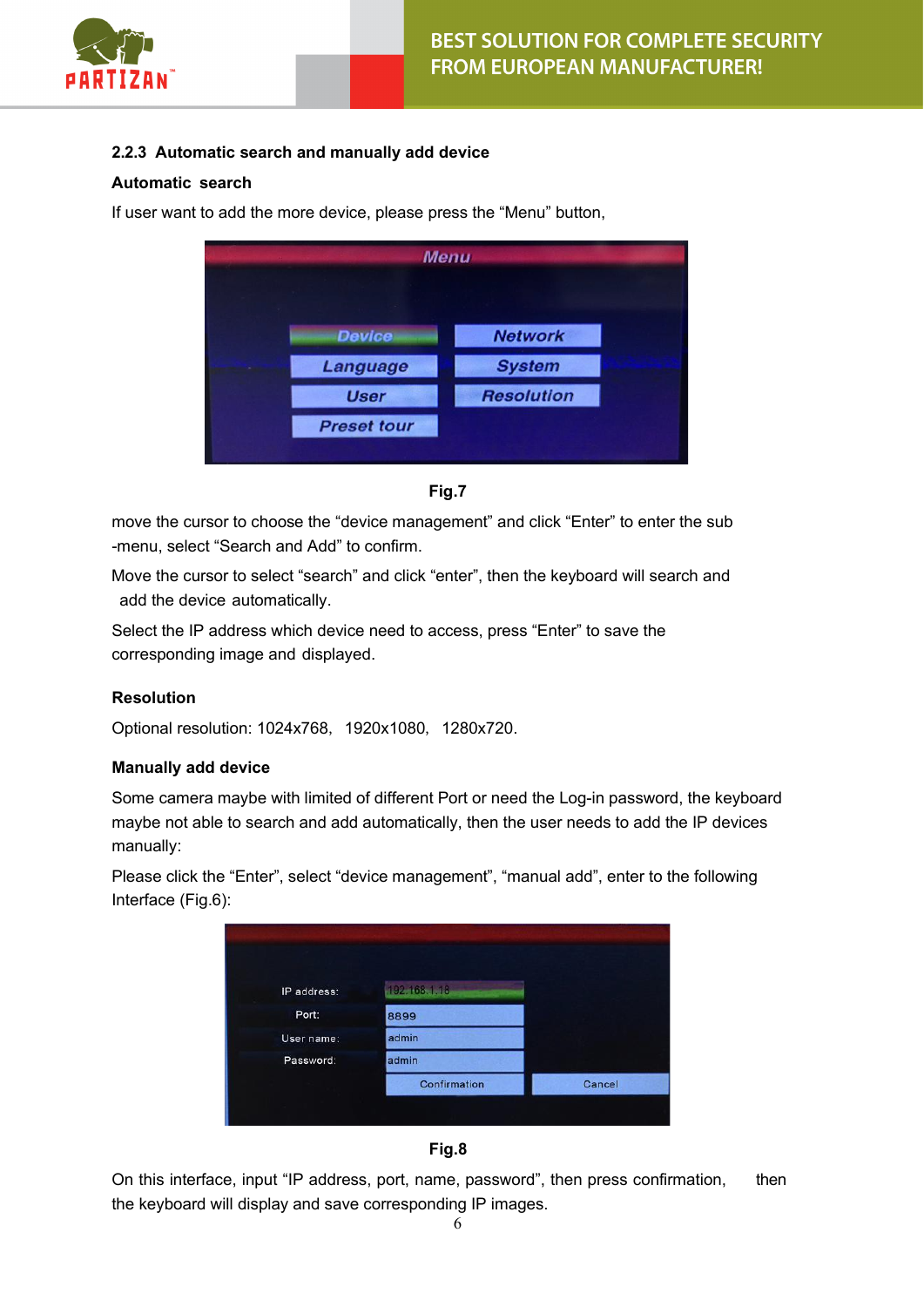

- Remark: 1. Please make sure IP port, password and all of information is correct before add IP address manually
	- 2. Here the "Menu" button is also the return button.

## <span id="page-6-0"></span>**2.3 PTZ control and image switching**

#### <span id="page-6-1"></span>**2.3.1 Device switching**

As the above fig. 6 show, the user could switch Dome by the corresponding Dome ID which is on the left of IP address list.

Press " Addr " button, and No. of the corresponding Dome ID then Filter button.

Keyboard will switch to the corresponding IP address.

For example, switching to Fig. 6 192.168.1.146, please press "Adder " button; and press "No.3"; then press "Enter".

Remark: Device switching is also available from "equipment management". Please select the corresponding IP address and press "Enter" to save to come true.

## <span id="page-6-2"></span>**2.3.2 Joystick and key operation**

#### **Joystick Operation**

3 Axis joystick outline is as below:



3 Axis Joystick can control speed dome as following:

(1) Control dome camera Pan and Tilt :moving the joystick in any direction, speed dome will pan or tilt accordingly. User can control the speed of the dome by moving speed of the joystick.

(2) Zoom Adjust : Rotate the joystick to zoom in and zoom out. Clockwise rotation of Joystick, zooming in to get closer and larger image; Counterclockwise rotation to zooming out, image will get farther and smaller.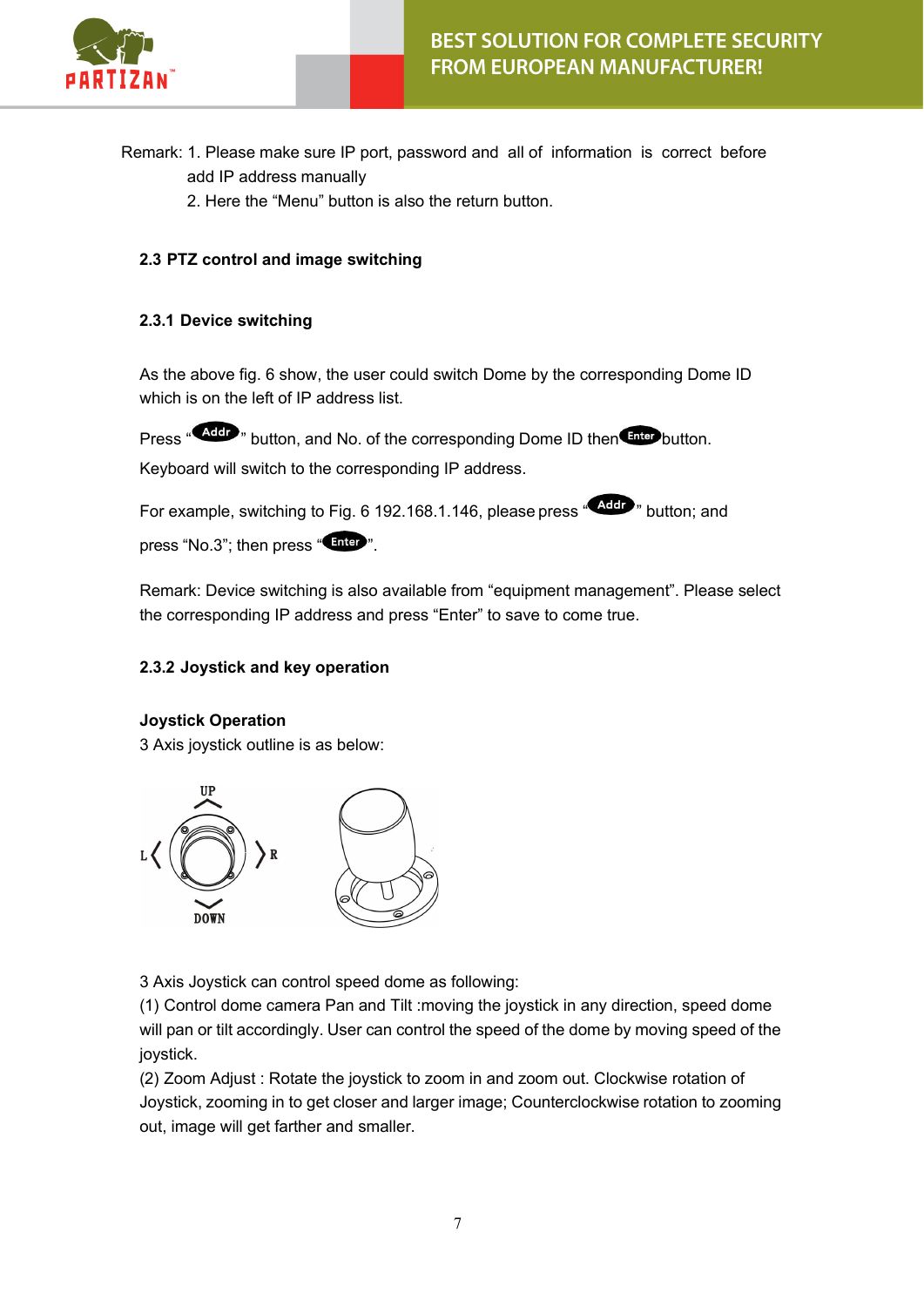

## **Key Operation**

【Focus+】/【Focus-】: Manual adjust focus value of zoom module to get clear image. ( default of zoom module is auto-focus.)

【Zoom+】/【Zoom-】: zoom+/- get the ideal image.

【Iris+】【Iris-】: Adjust the aperture to get brighter or darker image gradually. ( Some zoom module is only with Auto Iris function)

【Setup】: [Setup]+number+[Enter] to set the preset point of the camera or set the short commands of the keyboard (See 2.5).

【Preset】: [Preset]+number+[Enter] to enable the preset point.

【Menu】: press to enter Menu or to Return back.

【Addr】: Address key, [Addr]+ID number+[Enter] to choose the corresponding IP address.

 $[0] \sim [9]$ : Number keys [0], [1], [2], [3], [4], [5], [6], [7], [8], [9].

【Clear】: Delete key, [Clear]+number+[Enter] to delete the preset point.

【Enter】: Confirm key, to confirm the present operation.

【Aux ON】: Aux ON.

【Aux OFF】: Aux OFF.

## <span id="page-7-0"></span>**2.4 Preset operation instruction**

Preset instruction

Preset function means that store camera state (horizontal angle, tilt angle and lens spec). It can realize recover the setting status in advance and call it.

## <span id="page-7-1"></span>**2.4.1 Set preset**

Move PTZ to the target position. Press " $\frac{\text{Setup}}{\text{9}}$ " and No. key, for example: " $\bullet$ " and

press "Enter" button to confirm preset setting.

Remark: 1. New preset No. will cover the previous one if user used same preset number .

2. Max preset quantity always limited by the IP speed dome, but not the keyboard controller.

#### <span id="page-7-2"></span>**2.4.2 Call preset**

Please make sure the setting preset is successful. Otherwise, call preset will not valid

- 1. Press "Preset" button:
- <span id="page-7-3"></span>2. Input the preset number;
- 3. Press<sup>" Enter</sup> button. PTZ will automatically run to the preset point setting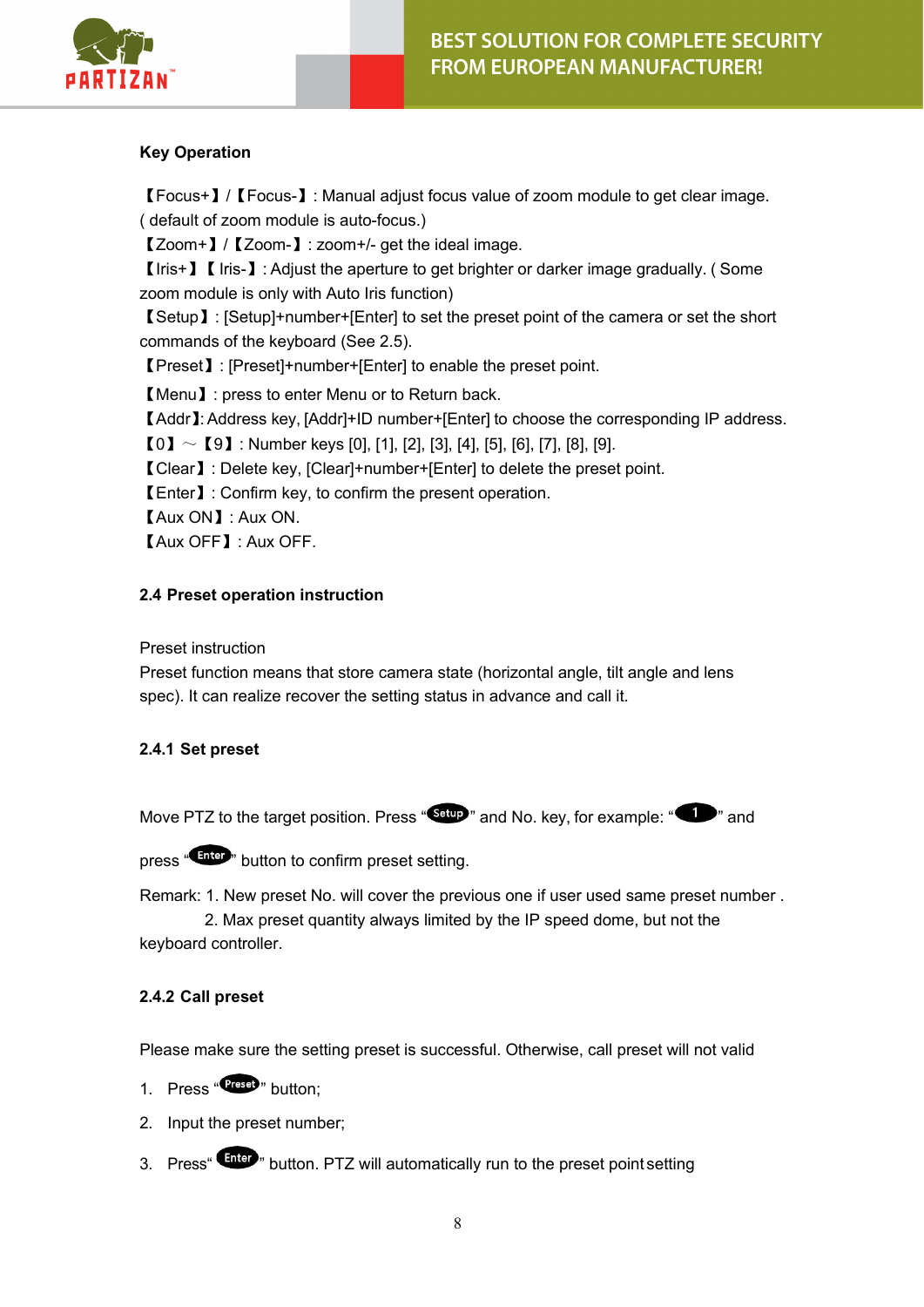

## **2.4.3 Delete preset**

- **1.** Press "Clear" button:
- **2.** Input the preset point need to delete;
- <span id="page-8-0"></span>**3.** Press "Enter" to delete preset point.

## **2.5 Shortcut commends.**

If speed dome supported shortcut commend, user can use the keyboard controller to call the shortcut commend to enable the function easily.

The following are shortcut commends for the speed dome, please Press the Preset No. +Enter to enable those function:

| Preset No. | <b>Function</b> | Preset No. | Function            |
|------------|-----------------|------------|---------------------|
| 81         | Auto Day/Night  | 84         | Force on Far Light  |
| 82         | Switch to Night | 85         | Force on Near Light |
| 83         | Switch to Day   | 92         | A-B Scan            |
| 98         | Tour 1          | 97         | Tour 3              |
| 96         | Tour 3          | 99         | Pan Scan            |

**Remark**: Different speed dome manufacturer may use different shortcut commend.

#### <span id="page-8-1"></span>**2.6 Language**

This keyboard controller is with Chinese and English as optional.

Enter to the Main OSD and select the Language you need, press the button "Enter" to confirm and save.

As below picture show:

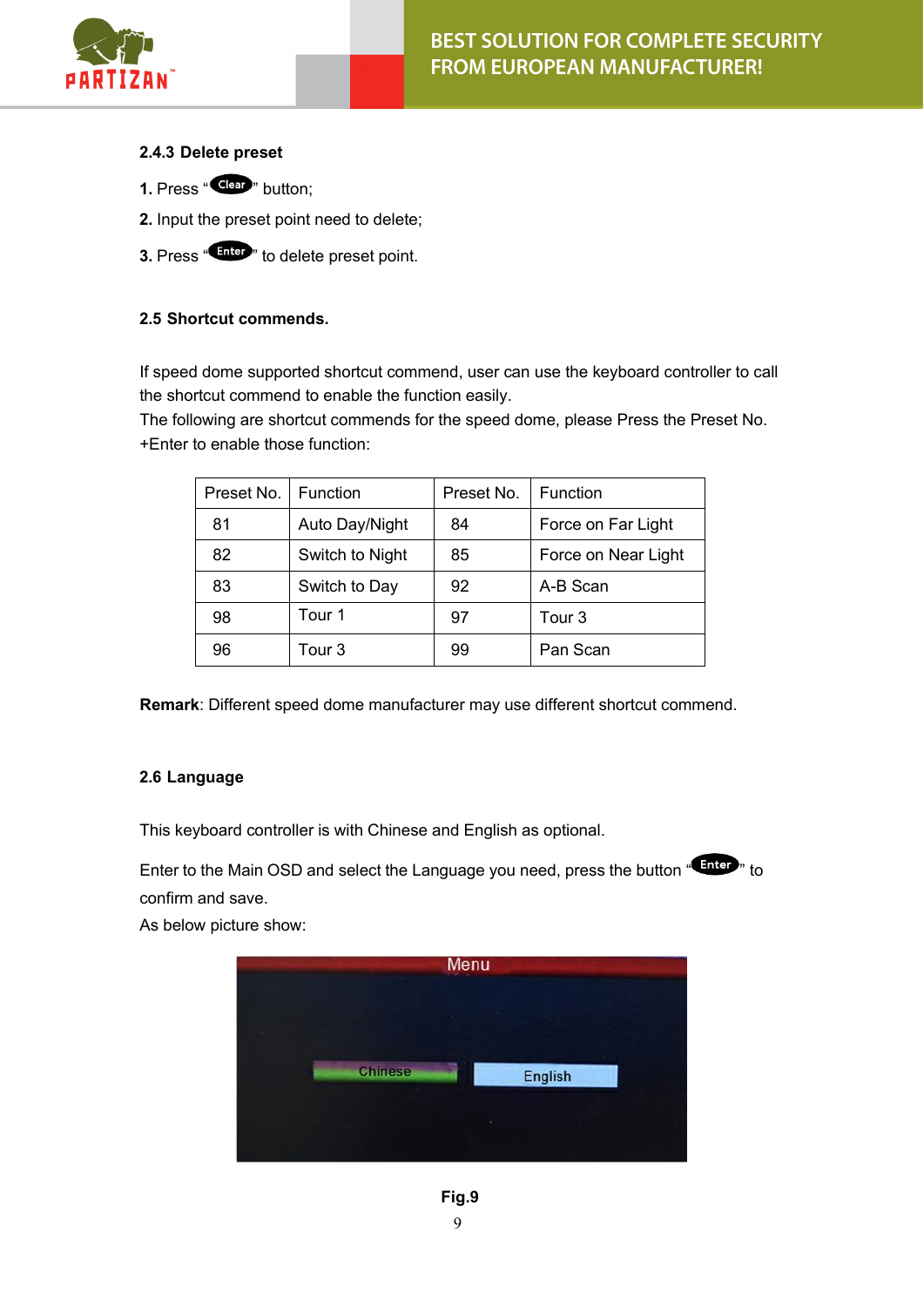

## <span id="page-9-0"></span>**2.7 Main stream and sub stream switching**

This Keyboard controller with the 5" LED screen, supports both main Stream and sub-Stream display

Press the button "Manu" Enter to the Main OSD, find the "System" item and choose the "Main Stream" or "Sub Stream", press "Enter"

- Remark: 1. The keyboard controller support the encoder max 1080P, for the camera is more than 1080P, please use Sub Stream, so image will be displayed properly.
	- 2. The keyboard controller is with screen standby function, when the controller is not operated for long time, the screen will be in standby mode, user can move the joystick or press any key to wake up the screen.

#### <span id="page-9-1"></span>**2.8 Factory default**

To enable the factory default, user just need to enter menu, choose" Default config"



**Fig.10**

#### **2.9 IP address**

The Default IP address of the keyboard is "192.168.1.2"

To be sure the controller and dome connected work properly, please make sure they are in the same network segment, but not same address.

If they are used the same IP address, please change either the dome address or the keyboard controller address.

Changing the IP address of the Keyboard as following:

<span id="page-9-2"></span>Press the button "Menu" enter to the main OSD and then find the "Network", input the IP address .press the "Enter" to save. after that the keyboard will be reboot, that means changing address is successful.